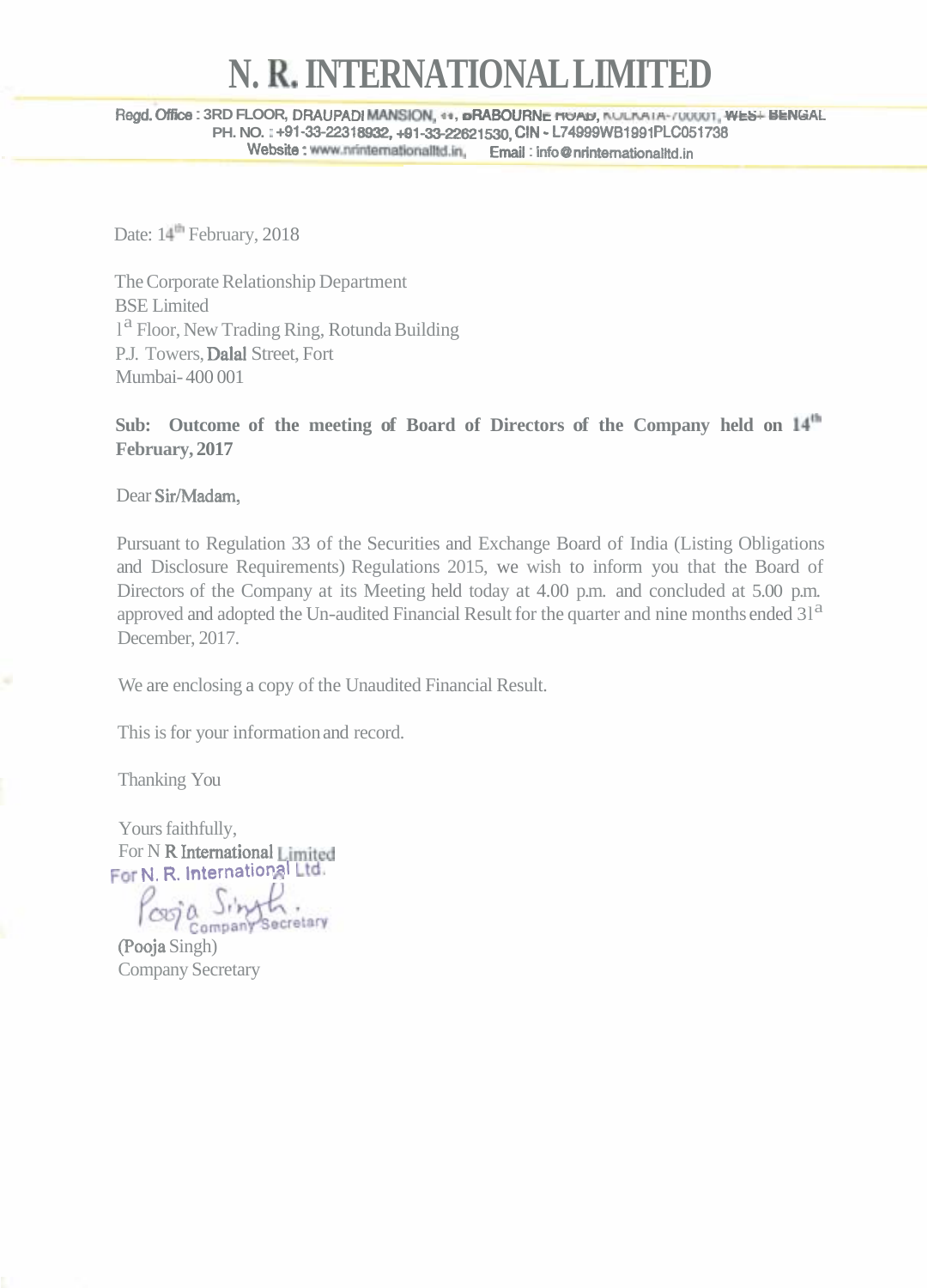## N.R.INTERNATIONAL LIMITED

Regd. Office: 3RD FLOOR DRAUPADI MANSIONS,11 BRABOURNE ROAD, KOLKATA - 700001

CIN: L74999WB1991PLC051738

E-maiI id: **info@nrintermtionalItd.in** Website: **www.nrinternationaUtd.in** 

**STATEMENT OF UN-AUDITED FINANCIAL RESULTS FOR THE QUARTER AND NINE MONTHS ENDED** 31/12/2017

| (Rupees in Lacs) |                                                                                                                          |                           |            |                                     |                          |                          |                                     |
|------------------|--------------------------------------------------------------------------------------------------------------------------|---------------------------|------------|-------------------------------------|--------------------------|--------------------------|-------------------------------------|
|                  |                                                                                                                          | Three <b>Months</b> Ended |            |                                     | Nine Months Ended        |                          | For the                             |
|                  | Particulars                                                                                                              | Un-audited<br>31.12.2017  | 30.09.2017 | Un-audited Un-audited<br>31.12.2016 | Un-audited<br>31.12.2017 | Un-audited<br>31.12.2016 | year ended<br>audited<br>31.03.2017 |
|                  | Income                                                                                                                   |                           |            |                                     |                          |                          |                                     |
|                  | Revenue from operation                                                                                                   |                           | 169.90     | 154.57                              | 486.35                   | 314.02                   | 475.56                              |
|                  | Other Income                                                                                                             | 6.40                      | 4.25       |                                     | 10.79                    | 0.94                     | 17.14                               |
|                  | <b>Total Income</b>                                                                                                      | 6.40                      | 174.15     | 154.57                              | 497.14                   | 314.96                   | 492.70                              |
| $\overline{2}$   | Expenses                                                                                                                 |                           |            |                                     |                          |                          |                                     |
|                  | (a) Cost of Material Consumed<br>(b) Purchase of Stock in trade<br>(c) Change in inventories of finished goods, work-in- |                           |            |                                     |                          |                          |                                     |
|                  | progress and stock in trade                                                                                              |                           |            |                                     |                          |                          |                                     |
|                  | (d) Employees Benefit Expenses                                                                                           | 8.25                      | 9.41       | 6.13                                | 27.50                    | 16.95                    | 33.62                               |
|                  | (e) Finance Cost                                                                                                         |                           | 0.09       | 0.12                                | 0.15                     | 0.42                     | 0.71                                |
|                  | (f) Depreciation and amortisation expenses                                                                               | 2.00                      | 2.00       | 3.50                                | 7.00                     | 10.50                    | 11.45                               |
|                  | (g) Other expenses                                                                                                       | 10.20                     | 154.44     | 96.70                               | 460.35                   | 344.76                   | 436.02                              |
|                  | <b>Total Expenses</b>                                                                                                    | 20.45                     | 165.94     | 106.45                              | 495.00                   | 372.63                   | 481.80                              |
|                  | <b>Profit/(Loss)</b> before exceptional and tax (1-2)                                                                    | (14.05)                   | 8.21       | 48.12                               | 2.14                     | (57.67)                  | 10.90                               |
| $\overline{4}$   | <b>Exceptional Items</b>                                                                                                 |                           |            |                                     |                          |                          |                                     |
| 5                | Profit/(Loss) before Tax (3-4)                                                                                           | (14.05)                   | 8.21       | 48.12                               | 2.14                     | (57.67)                  | 10.90                               |
| 6                | <b>Tax Expenses</b><br><b>Current Tax</b>                                                                                |                           |            |                                     |                          |                          |                                     |
|                  | Deffered Tax                                                                                                             |                           |            |                                     |                          |                          | 2.08<br>3.42                        |
|                  | Current tax expenses relating to earlier years                                                                           |                           |            |                                     |                          |                          | 0.22                                |
|                  |                                                                                                                          |                           |            |                                     |                          |                          |                                     |
|                  | 7 Profit (Loss) for the period (5-6)                                                                                     | (14.05)                   | 8.21       | 48.12                               | 2.14                     | (57.67)                  | 5.18                                |
| 8                | Other Comprehensive income                                                                                               |                           |            |                                     |                          |                          |                                     |
|                  | Items that will no be reclassified to profit or loss                                                                     |                           |            |                                     |                          |                          |                                     |
|                  | Tax Relating to other comprehensive income<br>Other Comprehensive income (net of tax)                                    |                           |            |                                     |                          |                          |                                     |
| 9                | Total Comprehensive Income for the period (7+8)                                                                          | (14.05)                   | 8.21       | 48.12                               | 2.14                     | (57.67)                  | 5.18                                |
| 10               | Paid up equity share capital<br>(Face value Rs. 10per share)                                                             | 1,067.44                  | 1,067.44   | 1,067.44                            | 1,067.44                 | 1,067.44                 | 1,067.44                            |
| $\mathbb{I}$     | Reserve excluding revaluation reserve as per<br>balance sheet of previous accounting year                                | 715.92                    | 729.97     | 650.94                              | 715.92                   | 650.94                   | 713.78                              |
|                  | 12 Earnings per equity share (Not annualised)                                                                            |                           |            |                                     |                          |                          |                                     |
|                  | (a) Basic                                                                                                                | 0.00                      | 0.08       | 0.45                                | 0.02                     |                          | 0.05                                |
|                  | (b) Diluted                                                                                                              | 0.00                      | 0.08       | 0.45                                | 0.02                     |                          | 0.05                                |